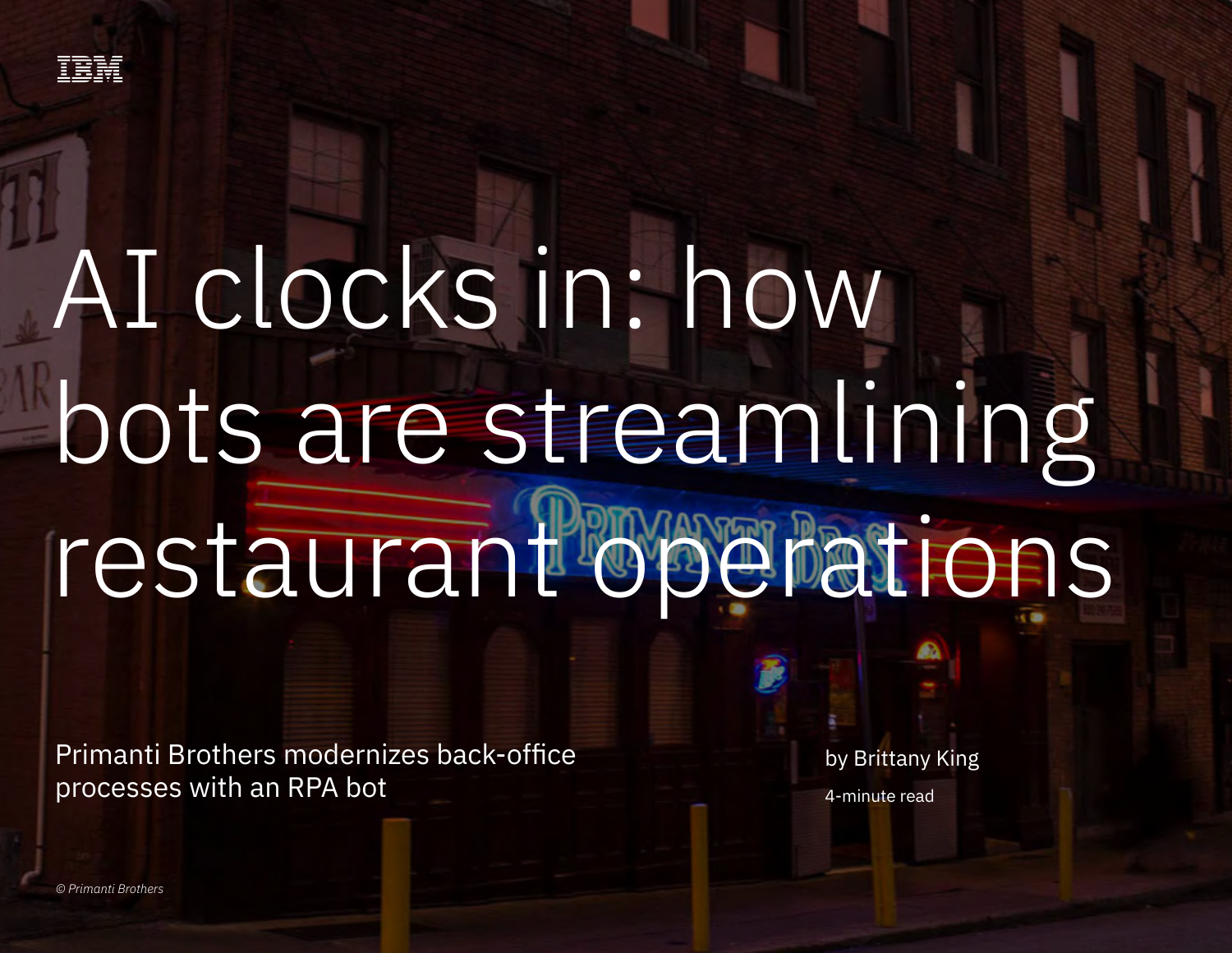he restaurant business is rapidly changing, and the advancement of technology is playing an integral role in its modernization. Recently, the emergence of AI is delivering virtually limitless potential to the foodservice field, but don't expect to see an all-robot staff operating the grill and mixing drinks the next time you dine out—not yet, at least. T



Longtime restaurant chain Primanti Brothers is no stranger to evolving with the times. For over 89 years, the iconic Pittsburgh-based chain has been doing everything right in terms of innovation, including offering French fries and coleslaw in its signature sandwiches. However, the company emerged from the COVID-19 crisis, looked at

its service model for back-of-house operations, and realized its regional management team was inefficiently tasked with manual reporting processes.

"It was a very hectic year for us. As many in the restaurant industry would say, 2020 – 2021 was not an easy time.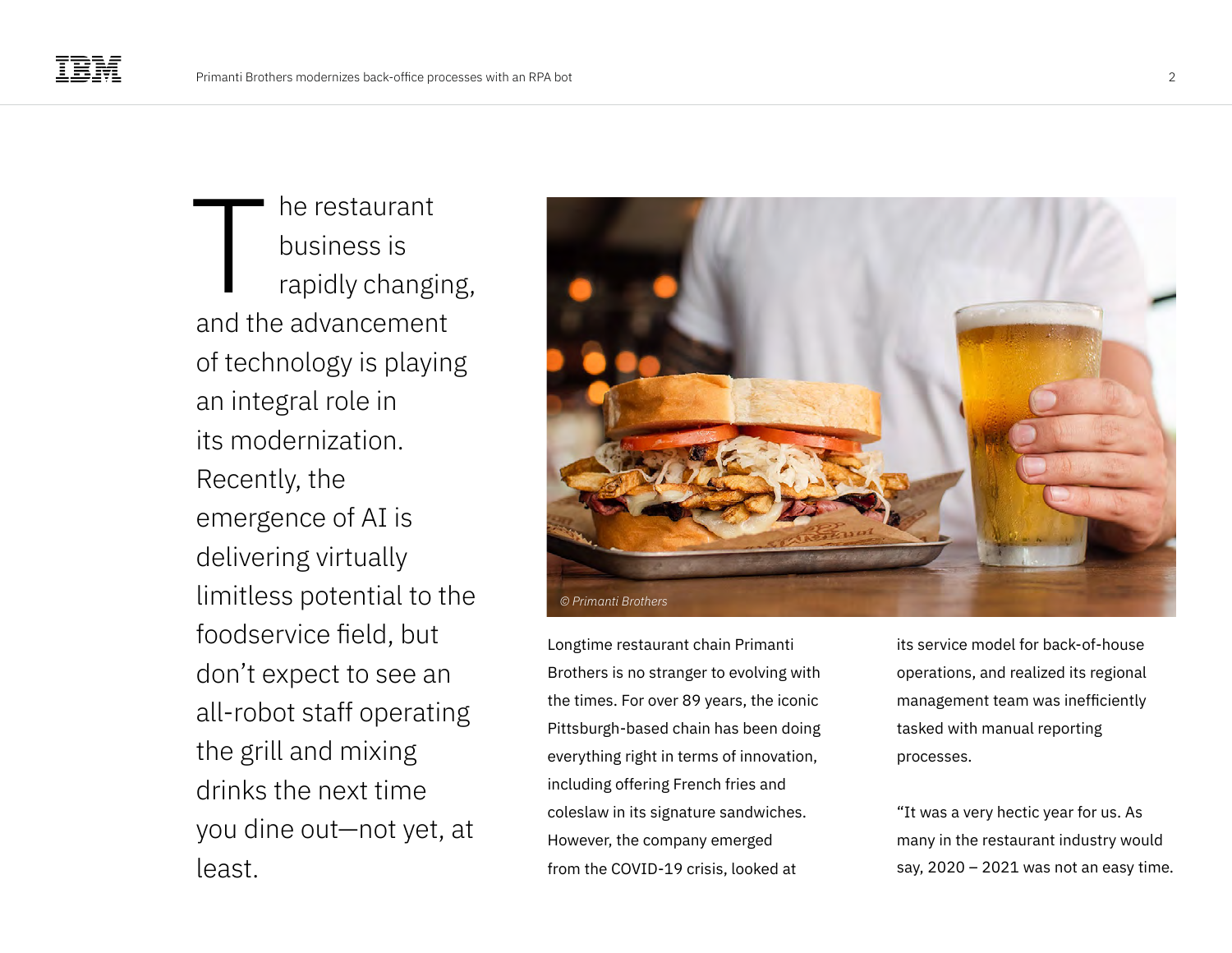Coming out of the Covid pandemic, a lot was happening with decisions for new products and projects," explains Caitlin Stritmatter, Director of Financial Planning & Analysis at Primanti Bros. "We started to think, 'Do we need to hire a person in every restaurant just to do the paperwork and the administrative side of stuff? There has to be a better way.' We needed a more efficient way to handle our reporting."

Primanti Bros. wanted to improve its repetitive office processes by consolidating the manual work required to generate the daily sales and labor reports. Looking closely at the situation, the company needed a group of eight regional managers to pull daily sales reports for five locations each, taking at least 45 minutes per person to generate 40 reports by 10 AM each day, including weekends and holidays. The restaurant chain realized that automating such



processes using AI would save on time and operational costs.

"You only have so much time every day before you start running the restaurant. You can get so bogged down in the process of copying, pasting, filling out

and double-checking a spreadsheet, when you should be focused on actually looking at the numbers and what they're saying," says Stritmatter. "So, we wanted to take the busy-work out of the process to free up time for thought and planning."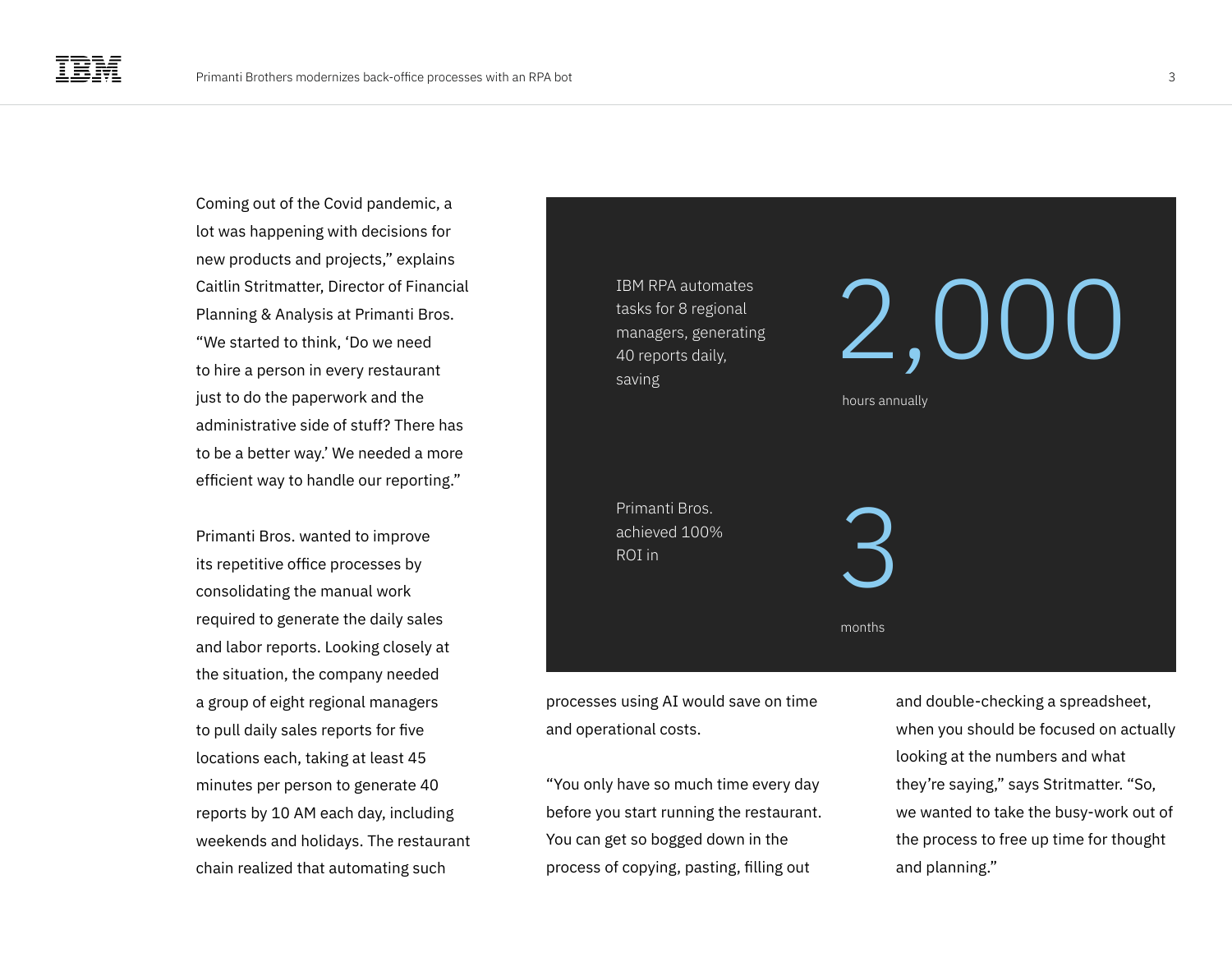## Automating mundane tasks

Process automation poses an array of challenges for companies, but Primanti Bros. met this challenge head-on. Working with IBM and IBM Business Partner Salient Process, Inc., a fullservice process automation firm, Primanti Bros. mapped out a digital modernization plan that would use AI for its finance department. Through analyzing various software technologies, the Financial Planning and Analysis team found [IBM®](https://www.ibm.com/products/robotic-process-automation)  [Robotic Process Automation](https://www.ibm.com/products/robotic-process-automation) (RPA) to deliver the highest return on investment (ROI) for automation use cases.

Jimmy Hewitt, Senior Automation Advisor at Salient Process, says: "I really like two



things about this specific automation technology. First is that because it takes the bot no time at all to do work that took humans 2,000 hours per year to do, it quite literally gives you the gift of time. They say you can't buy time. I

say, yes you can! Second is how low the barrier to entry is for this capability."

RPA provides an intuitive user interface, allowing almost anyone to build a bot to perform simple automated tasks. The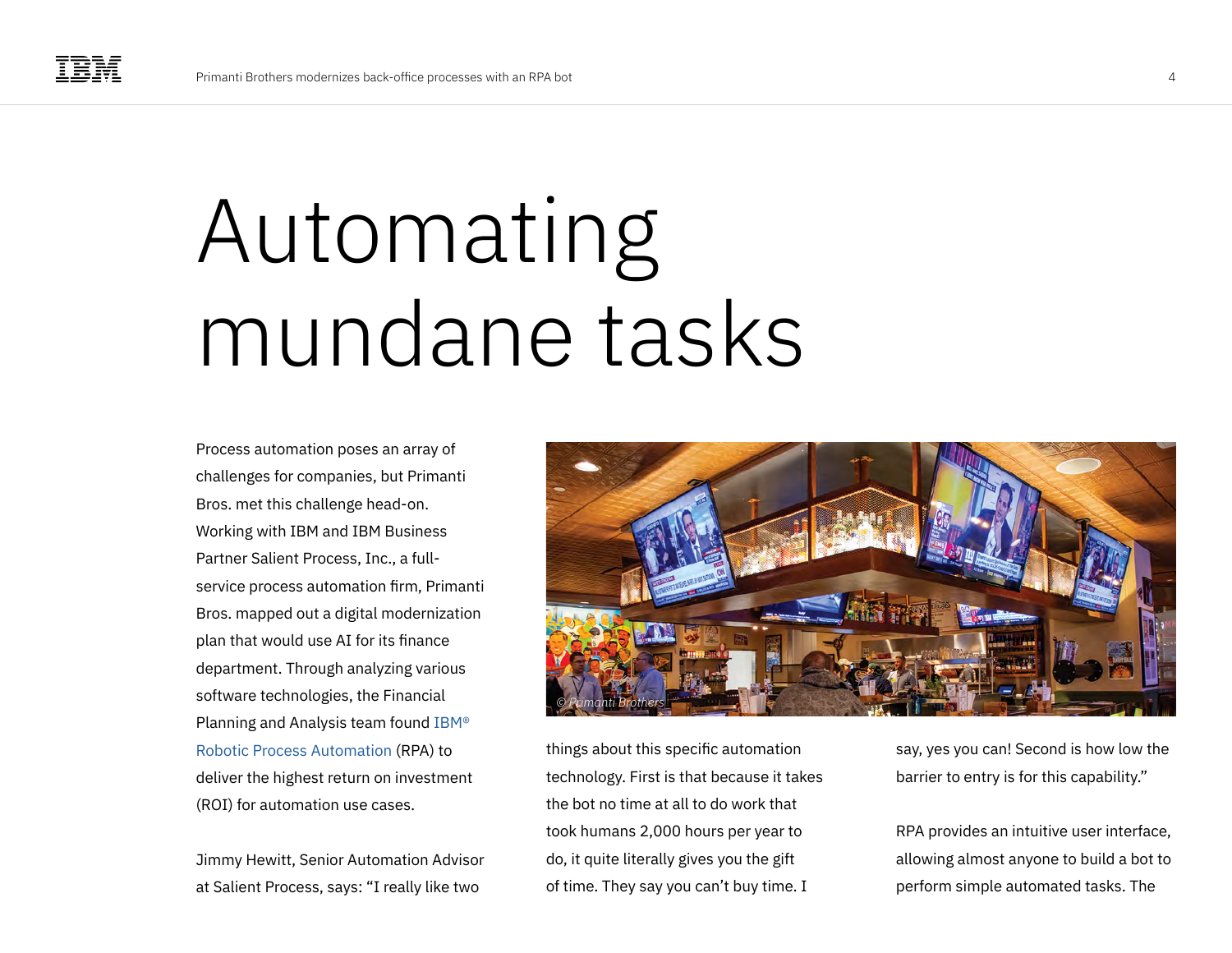IBM RPA bot is incredibly flexible. It can work across multiple platforms and systems to collect scattered information using AI. Primanti Bros. relies on IBM RPA technology to turn daily sales and labor reporting into a hands-free task with less room for error.

Within two weeks, the new solution was implemented. Three months

later, Primanti Bros. reported that it had already paid for itself. Instead of sitting behind a desk, Primanti's regional managers can now spend more time focusing on providing the best experience to their "fans" (their customers). With access to real-time numbers and data, the management team can quickly compare the trends and begin planning for the day.

"One of our regional managers said what a relief it is to not only have these reports already done but to know they're accurate. Nobody else went in and mistakenly entered the wrong number," adds Stritmatter. "As a data person, that puts me at ease. It's error-free and I know they're looking at the right stuff."

There's such a limited amount of time "when it comes to running a restaurant that wasting it on a redundant process is the last thing you want to do."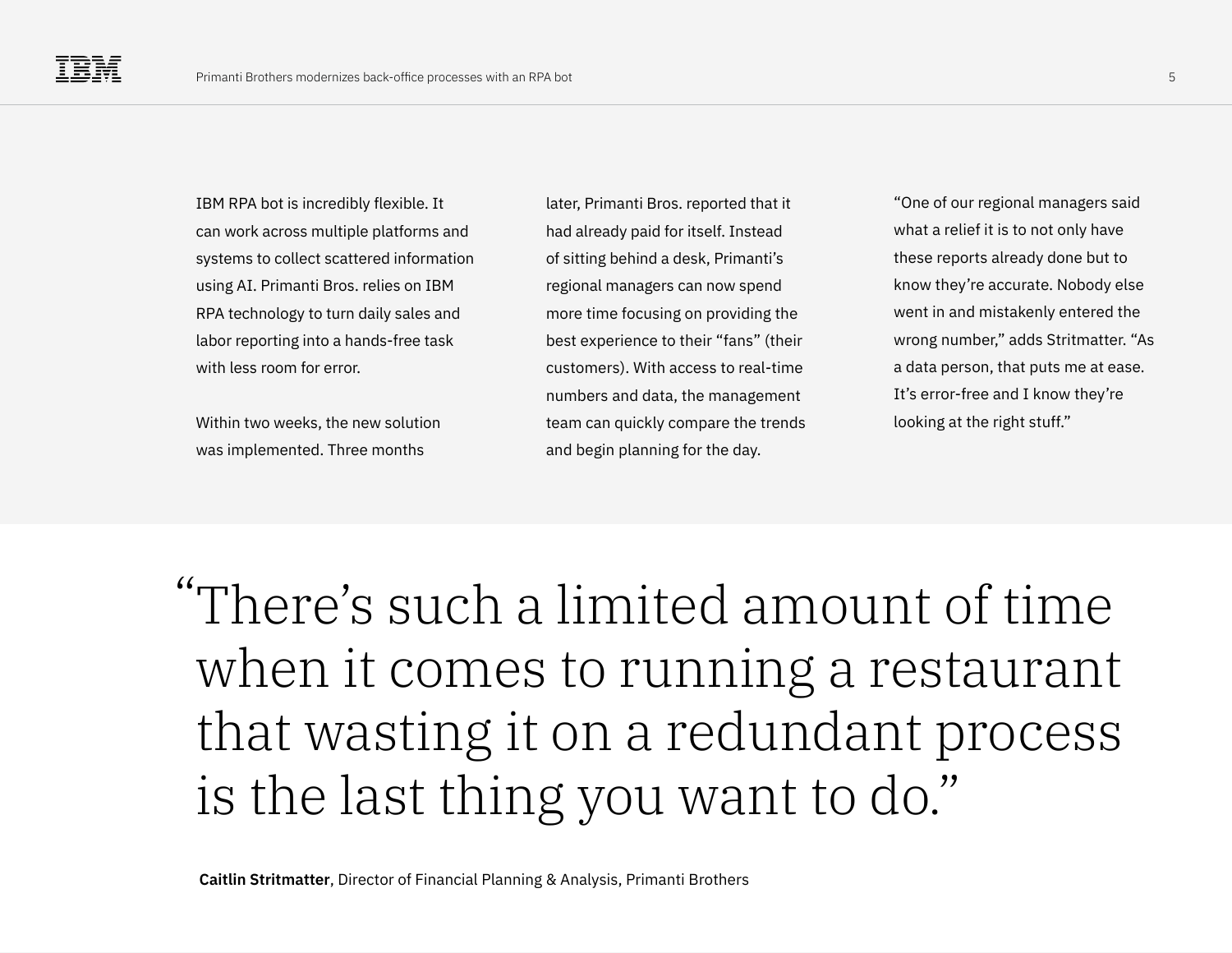### The three-minute bot

Primanti Bros. now completes daily sales and labor reporting in record time. Instead of eight managers each spending 45 minutes per day on the task, the RPA bot takes care of it in three minutes. It saves management over 2,000 hours annually, with Primanti Bros. seeing a cost savings of USD 84,000.

As the restaurant moves toward more technology, the future of its machine learning and AI is uncapped. After seeing the automation bot's capabilities, other departments within Primanti Bros. have submitted requests to apply it to their own reporting needs.

"We are also working on mapping out requests for the accounting and IT

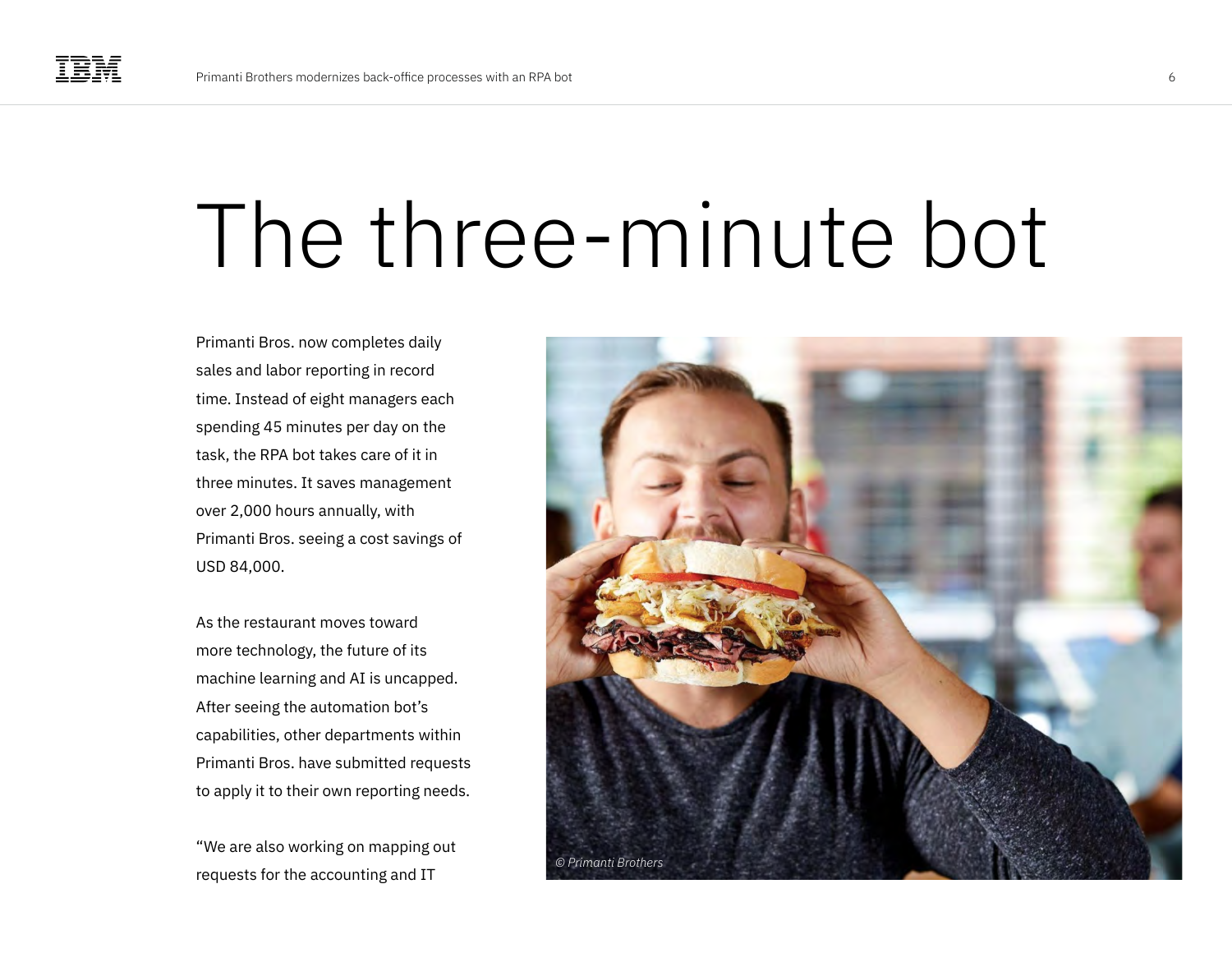department. There could be hundreds of reports we can automate when it's all said and done, but we are prioritizing what will have the biggest impact," explains Stritmatter. "We have a longterm plan for continued growth by opening more restaurant locations. Looking down the road, we hope to get to a point where we need to hire someone internal just to manage our automations—past, present and future. There's a lot of room to grow and we have no plans to slow down. The bot will be vital in keeping our business model scalable."

Selecting the IBM "Robotic Process Automation solution was a no-brainer. This isn't just a product that helps the corporate office; it's also helping operations and the restaurant managers."

**Caitlin Stritmatter**, Director of Financial Planning & Analysis, Primanti Brothers